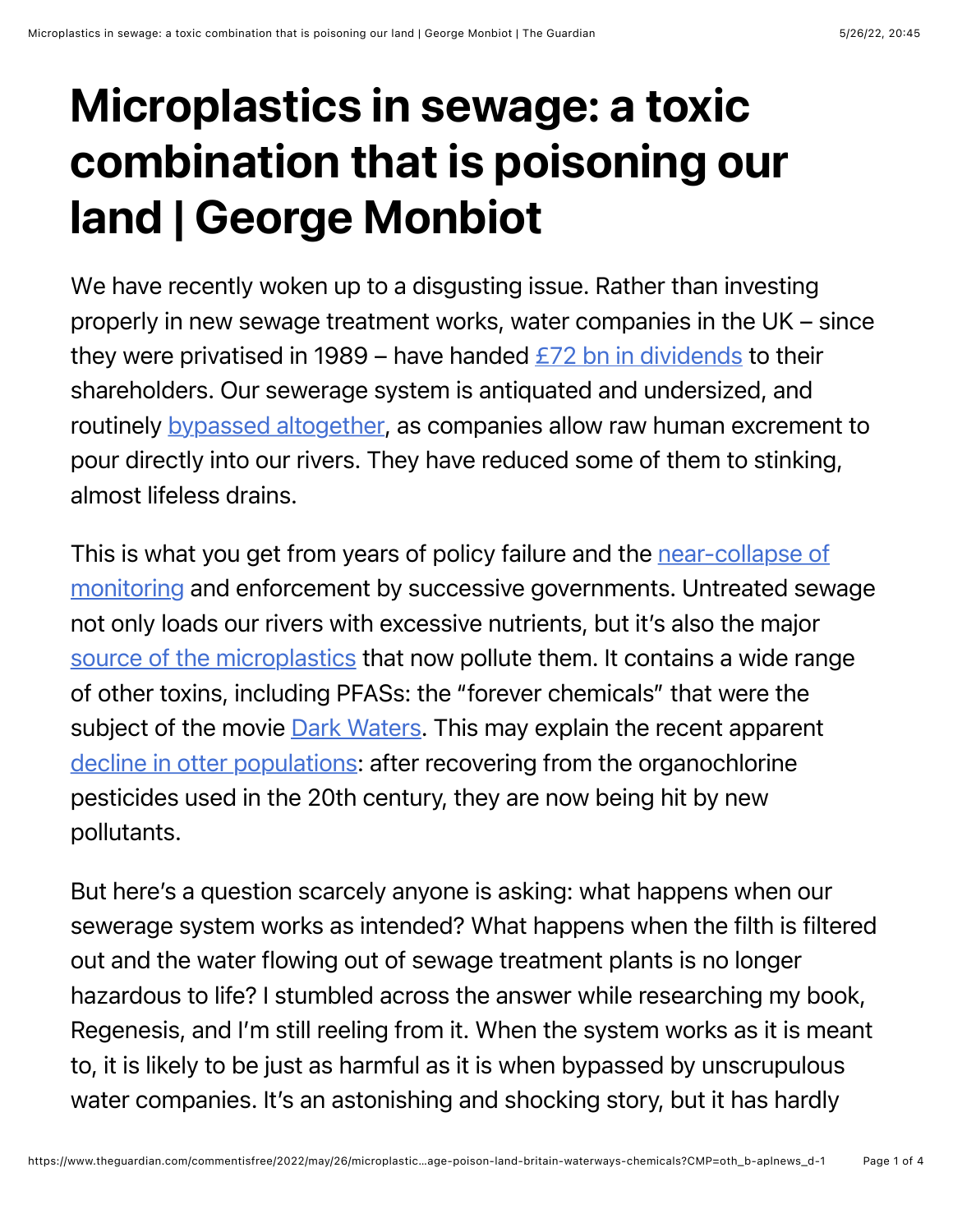been touched by the media.

We are often told that the microplastics entering the sewage system, which come from tyre crumb washing off the roads, the synthetic clothes we wear and many other sources, are a wicked problem, almost impossible to solve. But a modern, well-run sewage treatment works [removes 99%](https://www.sciencedirect.com/science/article/abs/pii/S0025326X18304053) of these fibres from wastewater. So far, so good. But – and at this point you may wish to decide whether to laugh or cry – having screened them out of the water supply, the treatment companies then release them back into the wild. In the [UK, of the sewage sludge screened out by treatment works, 87% is sent to](https://assuredbiosolids.co.uk/about-biosolids/) farms. The microplastics so carefully removed from wastewater by the treatment process are then [spread across the land](https://doi.org/10.1371/journal.pone.0237839) in the sewage sludge the water companies sell to farmers as fertiliser.

Then what happens to them? Some – perhaps most – [wash off the soil](https://doi.org/10.1016/j.scitotenv.2020.138334) and into the rivers: in other words, whether sewage is screened or not, the [microplastics it contains end up in the same place. Others accumulate in the](https://doi.org/10.1016/j.scitotenv.2019.03.368) soil.

It's hard to decide which is worse. Experiments show how microplastics cascade through [soil food webs](https://doi.org/10.1098/rspb.2020.1268), [poisoning](https://doi.org/10.1016/j.envpol.2019.04.066) some of the [animals](https://doi.org/10.1016/j.envpol.2019.113174) that inhabit [it. When they decompose into nanoparticles, they can be absorbed by soil](https://doi.org/10.1111/gcb.14020) fungi and [accumulated by plants](https://doi.org/10.1038/s41565-020-0707-4). We currently have no idea what the consequences of eating these contaminated crops might be.

The testing of sewage sludge has not been updated since 1989, so there is no checking for plastic particles or most other synthetic chemicals. [A study](https://unearthed.greenpeace.org/2020/02/04/sewage-sludge-landspreading-environment-agency-report/) commissioned but then kept secret by the government found that the sewage sludge being spread on our farmland contains a remarkable cocktail of dangerous substances, including PFASs, benzo(a)pyrene (a group 1 carcinogen), dioxins, furans, PCBs and PAHs, all of which are persistent and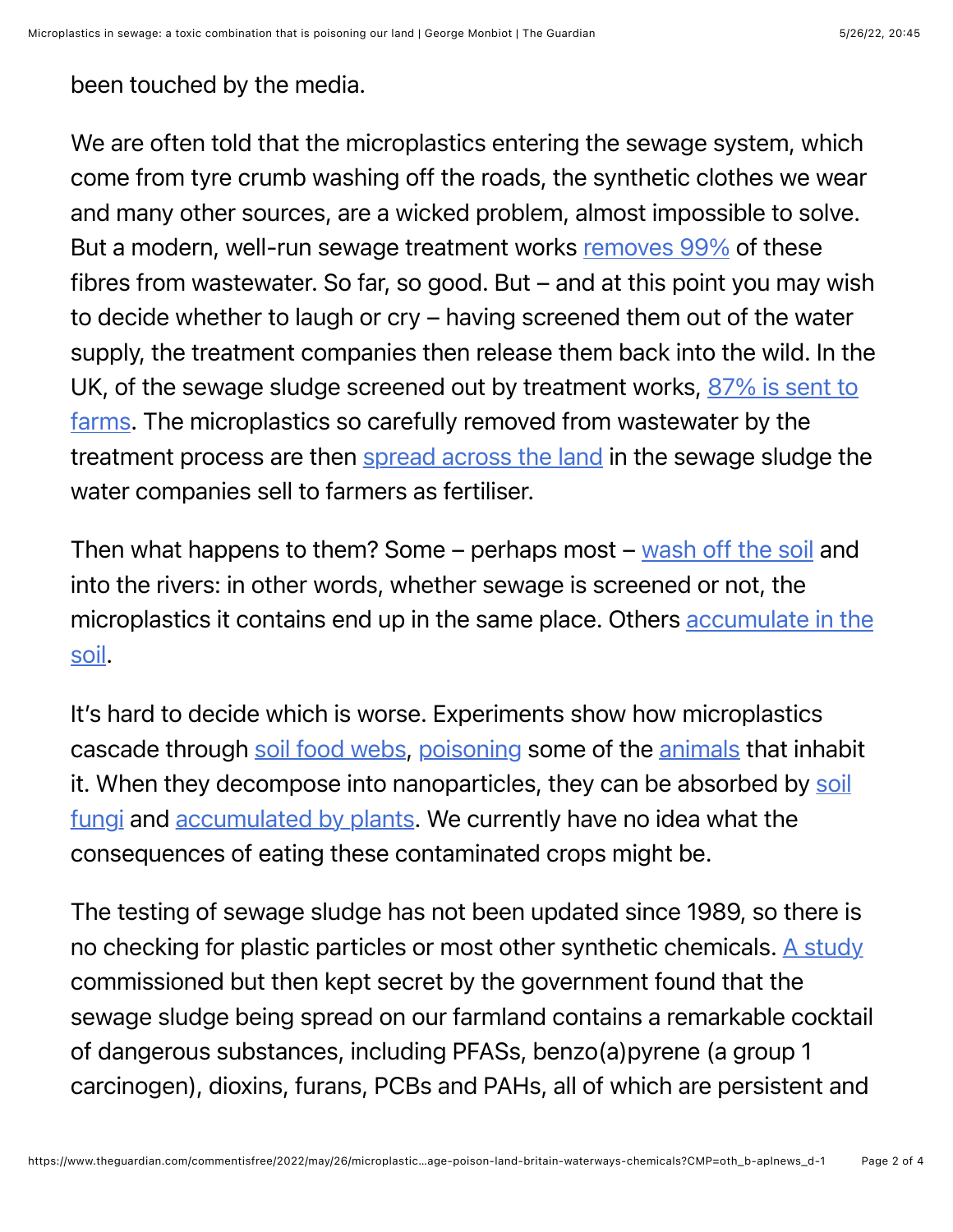## potentially cumulative.

Where did they come from? Because our waste streams are not separated and poorly regulated, anywhere and everywhere. The major source of PFASs in sewage is probably the building trade. ["Forever chemicals](https://greensciencepolicy.org/docs/pfas-building-materials-2021.pdf)" are found in paints, sealants and coatings, caulks, adhesives and roofing materials. Evidence sent to me by an industry insider suggests that regulators the world over turn a blind eye to liquid waste disposal on construction sites. Tools are washed and surfaces sprayed with water that's then poured down the drain. Without regulation, contractors have [no incentive](https://researchdirect.westernsydney.edu.au/islandora/object/uws:61436) to use technologies that ensure liquid waste is contained. Why go to this expense if your competitors don't have to?

Could this story get any worse? Oh yes. Microplastics are sometimes [spread](https://ec.europa.eu/environment/chemicals/reach/pdf/39168%20Intentionally%20added%20microplastics%20-%20Final%20report%2020171020.pdf) *[deliberately](https://ec.europa.eu/environment/chemicals/reach/pdf/39168%20Intentionally%20added%20microplastics%20-%20Final%20report%2020171020.pdf)* on the soil by farmers, to make it more friable. Across Europe, thousands of tonnes of plastic are also [added to fertilisers](https://doi.org/10.3390/environments7050038), to prevent them from caking; or to delay the release of the nutrients they contain. Fertiliser pellets are coated with plastic films – polyurethane, polystyrene, PVC, [polyacrylamide and other](https://doi.org/10.1016/j.jconrel.2016.01.037) [synthetic polymer](https://doi.org/10.1016/bs.agron.2017.10.003)s- some of which are known to be toxic and all of which disintegrate into microplastics. It is almost unbelievable that the deliberate contamination of agricultural soils with persistent and cumulative pollutants is both widespread and legal.

This practice, as well as the spreading of contaminated sewage sludge, urgently needs to be stopped, before large tracts of farmland become unusable, and the damage to ecosystems, from soil to sea, irreversible. It's tragic that the nutrients in sewage sludge can't safely be used, but it seems to me that there's no immediate solution, in our dysfunctional system, but to incinerate it. Only when toxic, accumulating chemicals are banned, waste streams separated and proper tests conducted will sewage be safe to spread.